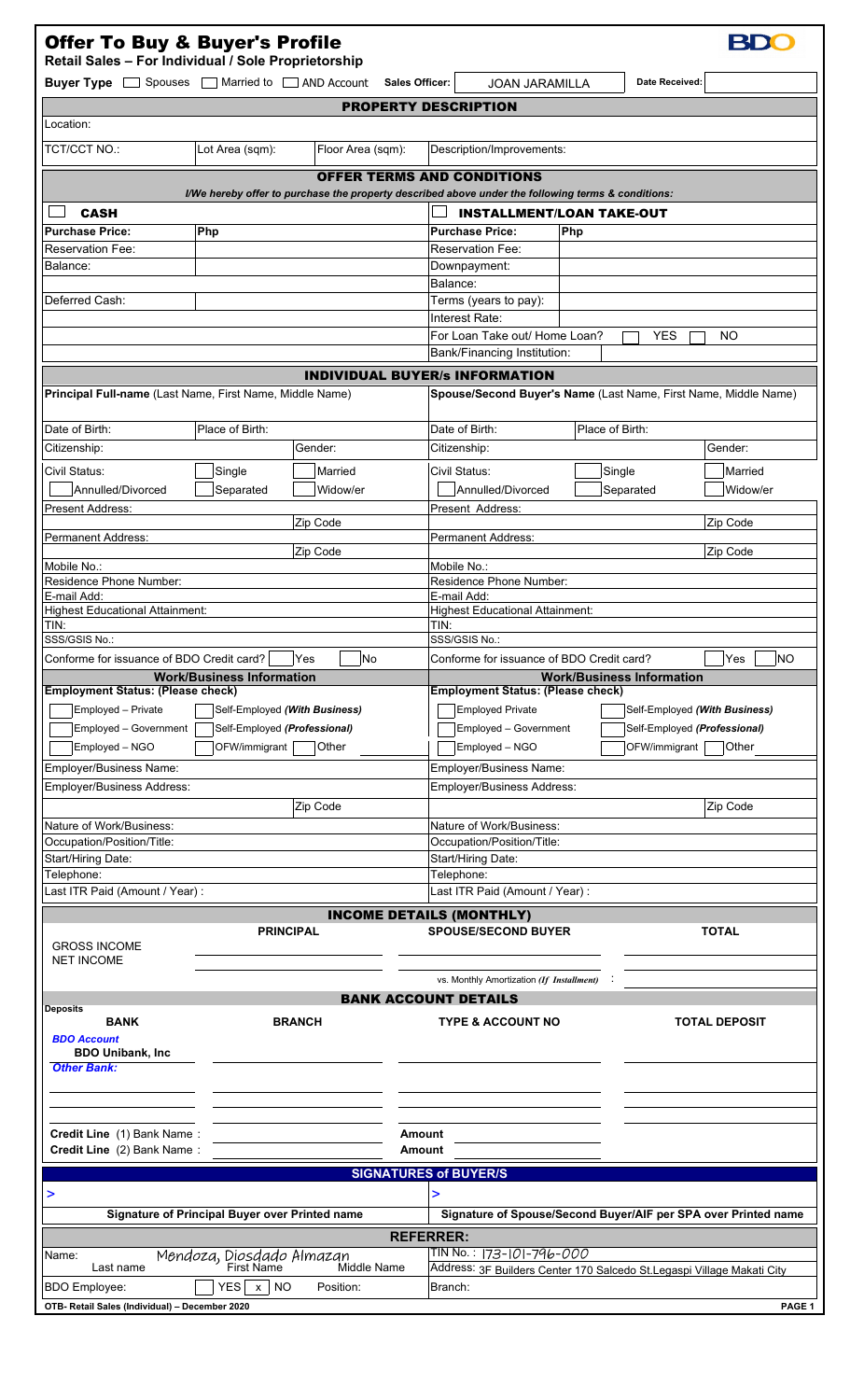| TCT No.<br><b>Market Value</b><br>Location<br>Lot Area<br><b>Improvements</b><br><b>LOAN &amp; CREDIT REFERENCES</b><br><b>Bank/Financial Institution</b><br><b>Address</b><br><b>Purpose</b><br><b>Loan Amount</b><br><b>Monthly Amortization</b><br><b>Status</b><br><b>TRADE REFERENCES</b><br><b>Volume/Month</b><br><b>Name of Supplier</b><br><b>Address</b><br><b>Telephone Number</b><br><b>Name of Client</b><br><b>Volume/Month</b><br><b>Telephone Number</b><br><b>Address</b><br><b>OTHER CONDITIONS:</b><br>1. This Offer to Buy and the terms hereof ("Offer") are subject to BDO Unibank, Inc.'s ("BDO") approval. BDO Unibank Inc. has no commitment and<br>makes no guaranty to approve/accept the offer.<br>2. Payment of reservation fee in the amount of Php<br>which is equivalent to 5% of the Purchase Price, should be<br>simultaneous with the submission of this Offer to BDO. Otherwise, BDO shall have the right to reject this Offer for evaluation.<br>3 . Upon BDO's approval of this Offer, the reservation fee shall automatically form part of the Purchase Price. In case of BDO's disapproval of the Offer,<br>the reservation fee will be refunded without interest.<br>Should the offer be withdrawn or canceled for any reason, despite BDO's approval, the reservation fee shall be forfeited in favor of BDO.<br>4. In case the Buyer fails to pay any amount due based on BDO's approval of the Offer, BDO may, at its option, revoke said approval or impose 3%<br>penalty per month.<br>5 . BDO reserves the right to revoke the approval of the Offer if the Buyer fails to comply with any of the foregoing, or the terms and conditions of the<br>sale, or for any reason it may deem detrimental to its interest.<br>6. The terms and conditions of the sale as embodied in the documents furnished by BDO to the Buyer upon approval of the Offer shall be deemed final<br>and constitutes the entire understanding between the parties in respect of the matters dealt with therein and may only be modified, altered or<br>amended with the prior written consent of the party or parties against whom, such modification, alteration, or amendment shall take effect.<br>7. Sale shall be on an "AS-IS WHERE-IS" basis. The Buyer shall warrant that he/she has conducted his/her own due diligence and has/ have inspected<br>and examined the property, as well as the title/s, tax declaration/s and other pertinent documents of the property.<br>The Bank shall pay for the creditable withholding tax but shall be limited to 6% of the purchase price. Any additional assessment made by the Bureau<br>8<br>of Internal Revenue due to a zonal valuation or market value in the tax declaration higher than the purchase price shall be for the Buyer's account.<br>Payment of the taxes will be as mandated by the BIR Tax Code, for installment / cash / deferred sales. The Buyer shall pay for documentary stamps<br>and all other taxes and expenses for the documentation, registration /transfer of ownership and other incidental expenses.<br>9 In the event of approval, buyer appoints BDO and its designate representative in filing the BIR form 1606 representing Creditable Witholding Tax<br>(CWT) in buyer's behalf.<br><sup>10</sup> . Real estate taxes and other tax impositions, including interests and penalty charges, if any of the relevant local government unit;<br>association/condominium dues; insurance premium; salaries/wages of security services/caretaker fees; and utility charges shall be for the account of<br>the buyer commencing on the 7th banking day after clearance of full-payment/downpayment/ 1 <sup>st</sup> deferred (staggered) payment of contract price.<br>11 Relocation survey or demolition of existing structures, if needed shall be the sole responsibility of and for buyer's account.<br><sup>12</sup> . Eviction of tenants/squatters thereon, if any, as well as the procurement of the required clearances from the proper government agencies for<br>registration purposes, shall be the sole responsibility of the Buyer.<br><sup>13</sup> . The Bank may amend the rules and conditions prior to acceptance of offer.<br><sup>14</sup> . The Bank has the option to reject any offer, or withdraw subject property, or defer the sale with no obligation for any explanation.<br>I/we acknowledge that I/we am/are aware of the extent of the bank's rights, title, and interest to and in the property/ies, that I/we have<br>examined the existing titles thereof with the Register of Deeds, that I/we have inspected the property /ies and have taken steps to ascertain the<br>true and actual boundaries thereof, that I/we am/are aware of the present conditions of the property/ies and hereby assume/s full responsibility<br>thereof. No representation or warranty has been made or given by any of your representatives, which would have induced me/us to make this<br>offer.<br><b>UNDERTAKING</b><br>- The buyer hereby certifies that the information contained herein is/are true and correct and the signatures indicated herein are genuine.<br>- The buyer hereby authorize BDO Unibank, Inc. and its authorized representative/s to conduct credit verification.<br>- The buyer hereby waives confidentiality of client information including without limitation to 1405 (Secrecy of Bank Deposit Act), 6426 (Foreign<br>Currency deposit Act), 10173 (Data Privacy Act of 2012) and Sec 55.1b of Republic Act No. 8791 (General Banking Law) and the law relating to<br>the secrecy of Bank deposits for purposes of Credit Checking.<br>In compliance with the requirements of the Data Privacy Act, I hereby give my consent to BDO Unibank, Inc. and its subsidiaries (collectively referred to as "BDO Group") to process, store, disclose or<br>share my personal information or sensitive personal information obtained from me in the course of my transaction/s with BDO. I confirm that I understand and agree that these information may be disclosed or<br>shared within the BDO Group for cross-selling purposes to offer and provide new or related products and services of the BDO Group. Further, I hereby give my consent to any member of the BDO Group to<br>process, collect, use, store, share or disclose my personal information or sensitive personal information among themselves, or to third parties.<br>I confirm that I understand and agree that my information may continue to be processed, collected, used, stored, or disclosed for ten (10) years from my last transaction date with any member of the BDO<br>Group or until the expiration of the retention limits set by applicable laws, whichever comes later.<br>I hereby acknowledge and understand that should I wish to withdraw my consent to receive information about new or related products and services of the BDO Group, or to access, update, or correct<br>certain personal data as set out in this form, I may communicate directly with BDO Unibank, Inc.'s Data Protection Officer through data protection officer bdounibankinc@bdo.com.ph. I further acknowledge<br>and understand that I may access and view BDO Unibank, Inc.'s Data Privacy Statement at https://www.bdo.com.ph/privacy-statement or obtain a copy thereof from BDO Unibank, Inc.'s branch office.<br>><br>><br>Signature of Spouse/Second Buyer/AIF per SPA over Printed name<br>Signature of Principal Buyer over Printed name<br>PAGE <sub>2</sub><br>OTB- Retail Sales (Individual) -December 2020 | <b>REAL ESTATE PROPERTIES OWNED</b> |  |  |  |  |  |  |
|---------------------------------------------------------------------------------------------------------------------------------------------------------------------------------------------------------------------------------------------------------------------------------------------------------------------------------------------------------------------------------------------------------------------------------------------------------------------------------------------------------------------------------------------------------------------------------------------------------------------------------------------------------------------------------------------------------------------------------------------------------------------------------------------------------------------------------------------------------------------------------------------------------------------------------------------------------------------------------------------------------------------------------------------------------------------------------------------------------------------------------------------------------------------------------------------------------------------------------------------------------------------------------------------------------------------------------------------------------------------------------------------------------------------------------------------------------------------------------------------------------------------------------------------------------------------------------------------------------------------------------------------------------------------------------------------------------------------------------------------------------------------------------------------------------------------------------------------------------------------------------------------------------------------------------------------------------------------------------------------------------------------------------------------------------------------------------------------------------------------------------------------------------------------------------------------------------------------------------------------------------------------------------------------------------------------------------------------------------------------------------------------------------------------------------------------------------------------------------------------------------------------------------------------------------------------------------------------------------------------------------------------------------------------------------------------------------------------------------------------------------------------------------------------------------------------------------------------------------------------------------------------------------------------------------------------------------------------------------------------------------------------------------------------------------------------------------------------------------------------------------------------------------------------------------------------------------------------------------------------------------------------------------------------------------------------------------------------------------------------------------------------------------------------------------------------------------------------------------------------------------------------------------------------------------------------------------------------------------------------------------------------------------------------------------------------------------------------------------------------------------------------------------------------------------------------------------------------------------------------------------------------------------------------------------------------------------------------------------------------------------------------------------------------------------------------------------------------------------------------------------------------------------------------------------------------------------------------------------------------------------------------------------------------------------------------------------------------------------------------------------------------------------------------------------------------------------------------------------------------------------------------------------------------------------------------------------------------------------------------------------------------------------------------------------------------------------------------------------------------------------------------------------------------------------------------------------------------------------------------------------------------------------------------------------------------------------------------------------------------------------------------------------------------------------------------------------------------------------------------------------------------------------------------------------------------------------------------------------------------------------------------------------------------------------------------------------------------------------------------------------------------------------------------------------------------------------------------------------------------------------------------------------------------------------------------------------------------------------------------------------------------------------------------------------------------------------------------------------------------------------------------------------------------------------------------------------------------------------------------------------------------------------------------------------------------------------------------------------------------------------------------------------------------------------------------------------------------------------------------------------------------------------------------------------------------------------------------------------------------------------------------------------------------------------------------------------------------------------------------------------------------------------------------------------------------------------------------------------------------------------------------------------------------------------------------------------------------------------------------------------------------------------------------------------------------------------------------------------------------------------------------------------------------------------------------------------------------------------------------------------------------------------------------------------------------------------------------------------------------------------------------------------------------------------------------------------------------------------------------------------------------------------------------------------------------------------------------------------------------------------------------------------------------------------------------------------------------------------------------------------------------------------------------------------------------------------------------------------------------------------------------------------------------------------------------------------------------------------------------------------------------|-------------------------------------|--|--|--|--|--|--|
|                                                                                                                                                                                                                                                                                                                                                                                                                                                                                                                                                                                                                                                                                                                                                                                                                                                                                                                                                                                                                                                                                                                                                                                                                                                                                                                                                                                                                                                                                                                                                                                                                                                                                                                                                                                                                                                                                                                                                                                                                                                                                                                                                                                                                                                                                                                                                                                                                                                                                                                                                                                                                                                                                                                                                                                                                                                                                                                                                                                                                                                                                                                                                                                                                                                                                                                                                                                                                                                                                                                                                                                                                                                                                                                                                                                                                                                                                                                                                                                                                                                                                                                                                                                                                                                                                                                                                                                                                                                                                                                                                                                                                                                                                                                                                                                                                                                                                                                                                                                                                                                                                                                                                                                                                                                                                                                                                                                                                                                                                                                                                                                                                                                                                                                                                                                                                                                                                                                                                                                                                                                                                                                                                                                                                                                                                                                                                                                                                                                                                                                                                                                                                                                                                                                                                                                                                                                                                                                                                                                                                                                                                                                                                                                                                                                                                                                                                                                                                                                                                                                                                                                                                                             |                                     |  |  |  |  |  |  |
|                                                                                                                                                                                                                                                                                                                                                                                                                                                                                                                                                                                                                                                                                                                                                                                                                                                                                                                                                                                                                                                                                                                                                                                                                                                                                                                                                                                                                                                                                                                                                                                                                                                                                                                                                                                                                                                                                                                                                                                                                                                                                                                                                                                                                                                                                                                                                                                                                                                                                                                                                                                                                                                                                                                                                                                                                                                                                                                                                                                                                                                                                                                                                                                                                                                                                                                                                                                                                                                                                                                                                                                                                                                                                                                                                                                                                                                                                                                                                                                                                                                                                                                                                                                                                                                                                                                                                                                                                                                                                                                                                                                                                                                                                                                                                                                                                                                                                                                                                                                                                                                                                                                                                                                                                                                                                                                                                                                                                                                                                                                                                                                                                                                                                                                                                                                                                                                                                                                                                                                                                                                                                                                                                                                                                                                                                                                                                                                                                                                                                                                                                                                                                                                                                                                                                                                                                                                                                                                                                                                                                                                                                                                                                                                                                                                                                                                                                                                                                                                                                                                                                                                                                                             |                                     |  |  |  |  |  |  |
|                                                                                                                                                                                                                                                                                                                                                                                                                                                                                                                                                                                                                                                                                                                                                                                                                                                                                                                                                                                                                                                                                                                                                                                                                                                                                                                                                                                                                                                                                                                                                                                                                                                                                                                                                                                                                                                                                                                                                                                                                                                                                                                                                                                                                                                                                                                                                                                                                                                                                                                                                                                                                                                                                                                                                                                                                                                                                                                                                                                                                                                                                                                                                                                                                                                                                                                                                                                                                                                                                                                                                                                                                                                                                                                                                                                                                                                                                                                                                                                                                                                                                                                                                                                                                                                                                                                                                                                                                                                                                                                                                                                                                                                                                                                                                                                                                                                                                                                                                                                                                                                                                                                                                                                                                                                                                                                                                                                                                                                                                                                                                                                                                                                                                                                                                                                                                                                                                                                                                                                                                                                                                                                                                                                                                                                                                                                                                                                                                                                                                                                                                                                                                                                                                                                                                                                                                                                                                                                                                                                                                                                                                                                                                                                                                                                                                                                                                                                                                                                                                                                                                                                                                                             |                                     |  |  |  |  |  |  |
|                                                                                                                                                                                                                                                                                                                                                                                                                                                                                                                                                                                                                                                                                                                                                                                                                                                                                                                                                                                                                                                                                                                                                                                                                                                                                                                                                                                                                                                                                                                                                                                                                                                                                                                                                                                                                                                                                                                                                                                                                                                                                                                                                                                                                                                                                                                                                                                                                                                                                                                                                                                                                                                                                                                                                                                                                                                                                                                                                                                                                                                                                                                                                                                                                                                                                                                                                                                                                                                                                                                                                                                                                                                                                                                                                                                                                                                                                                                                                                                                                                                                                                                                                                                                                                                                                                                                                                                                                                                                                                                                                                                                                                                                                                                                                                                                                                                                                                                                                                                                                                                                                                                                                                                                                                                                                                                                                                                                                                                                                                                                                                                                                                                                                                                                                                                                                                                                                                                                                                                                                                                                                                                                                                                                                                                                                                                                                                                                                                                                                                                                                                                                                                                                                                                                                                                                                                                                                                                                                                                                                                                                                                                                                                                                                                                                                                                                                                                                                                                                                                                                                                                                                                             |                                     |  |  |  |  |  |  |
|                                                                                                                                                                                                                                                                                                                                                                                                                                                                                                                                                                                                                                                                                                                                                                                                                                                                                                                                                                                                                                                                                                                                                                                                                                                                                                                                                                                                                                                                                                                                                                                                                                                                                                                                                                                                                                                                                                                                                                                                                                                                                                                                                                                                                                                                                                                                                                                                                                                                                                                                                                                                                                                                                                                                                                                                                                                                                                                                                                                                                                                                                                                                                                                                                                                                                                                                                                                                                                                                                                                                                                                                                                                                                                                                                                                                                                                                                                                                                                                                                                                                                                                                                                                                                                                                                                                                                                                                                                                                                                                                                                                                                                                                                                                                                                                                                                                                                                                                                                                                                                                                                                                                                                                                                                                                                                                                                                                                                                                                                                                                                                                                                                                                                                                                                                                                                                                                                                                                                                                                                                                                                                                                                                                                                                                                                                                                                                                                                                                                                                                                                                                                                                                                                                                                                                                                                                                                                                                                                                                                                                                                                                                                                                                                                                                                                                                                                                                                                                                                                                                                                                                                                                             |                                     |  |  |  |  |  |  |
|                                                                                                                                                                                                                                                                                                                                                                                                                                                                                                                                                                                                                                                                                                                                                                                                                                                                                                                                                                                                                                                                                                                                                                                                                                                                                                                                                                                                                                                                                                                                                                                                                                                                                                                                                                                                                                                                                                                                                                                                                                                                                                                                                                                                                                                                                                                                                                                                                                                                                                                                                                                                                                                                                                                                                                                                                                                                                                                                                                                                                                                                                                                                                                                                                                                                                                                                                                                                                                                                                                                                                                                                                                                                                                                                                                                                                                                                                                                                                                                                                                                                                                                                                                                                                                                                                                                                                                                                                                                                                                                                                                                                                                                                                                                                                                                                                                                                                                                                                                                                                                                                                                                                                                                                                                                                                                                                                                                                                                                                                                                                                                                                                                                                                                                                                                                                                                                                                                                                                                                                                                                                                                                                                                                                                                                                                                                                                                                                                                                                                                                                                                                                                                                                                                                                                                                                                                                                                                                                                                                                                                                                                                                                                                                                                                                                                                                                                                                                                                                                                                                                                                                                                                             |                                     |  |  |  |  |  |  |
|                                                                                                                                                                                                                                                                                                                                                                                                                                                                                                                                                                                                                                                                                                                                                                                                                                                                                                                                                                                                                                                                                                                                                                                                                                                                                                                                                                                                                                                                                                                                                                                                                                                                                                                                                                                                                                                                                                                                                                                                                                                                                                                                                                                                                                                                                                                                                                                                                                                                                                                                                                                                                                                                                                                                                                                                                                                                                                                                                                                                                                                                                                                                                                                                                                                                                                                                                                                                                                                                                                                                                                                                                                                                                                                                                                                                                                                                                                                                                                                                                                                                                                                                                                                                                                                                                                                                                                                                                                                                                                                                                                                                                                                                                                                                                                                                                                                                                                                                                                                                                                                                                                                                                                                                                                                                                                                                                                                                                                                                                                                                                                                                                                                                                                                                                                                                                                                                                                                                                                                                                                                                                                                                                                                                                                                                                                                                                                                                                                                                                                                                                                                                                                                                                                                                                                                                                                                                                                                                                                                                                                                                                                                                                                                                                                                                                                                                                                                                                                                                                                                                                                                                                                             |                                     |  |  |  |  |  |  |
|                                                                                                                                                                                                                                                                                                                                                                                                                                                                                                                                                                                                                                                                                                                                                                                                                                                                                                                                                                                                                                                                                                                                                                                                                                                                                                                                                                                                                                                                                                                                                                                                                                                                                                                                                                                                                                                                                                                                                                                                                                                                                                                                                                                                                                                                                                                                                                                                                                                                                                                                                                                                                                                                                                                                                                                                                                                                                                                                                                                                                                                                                                                                                                                                                                                                                                                                                                                                                                                                                                                                                                                                                                                                                                                                                                                                                                                                                                                                                                                                                                                                                                                                                                                                                                                                                                                                                                                                                                                                                                                                                                                                                                                                                                                                                                                                                                                                                                                                                                                                                                                                                                                                                                                                                                                                                                                                                                                                                                                                                                                                                                                                                                                                                                                                                                                                                                                                                                                                                                                                                                                                                                                                                                                                                                                                                                                                                                                                                                                                                                                                                                                                                                                                                                                                                                                                                                                                                                                                                                                                                                                                                                                                                                                                                                                                                                                                                                                                                                                                                                                                                                                                                                             |                                     |  |  |  |  |  |  |
|                                                                                                                                                                                                                                                                                                                                                                                                                                                                                                                                                                                                                                                                                                                                                                                                                                                                                                                                                                                                                                                                                                                                                                                                                                                                                                                                                                                                                                                                                                                                                                                                                                                                                                                                                                                                                                                                                                                                                                                                                                                                                                                                                                                                                                                                                                                                                                                                                                                                                                                                                                                                                                                                                                                                                                                                                                                                                                                                                                                                                                                                                                                                                                                                                                                                                                                                                                                                                                                                                                                                                                                                                                                                                                                                                                                                                                                                                                                                                                                                                                                                                                                                                                                                                                                                                                                                                                                                                                                                                                                                                                                                                                                                                                                                                                                                                                                                                                                                                                                                                                                                                                                                                                                                                                                                                                                                                                                                                                                                                                                                                                                                                                                                                                                                                                                                                                                                                                                                                                                                                                                                                                                                                                                                                                                                                                                                                                                                                                                                                                                                                                                                                                                                                                                                                                                                                                                                                                                                                                                                                                                                                                                                                                                                                                                                                                                                                                                                                                                                                                                                                                                                                                             |                                     |  |  |  |  |  |  |
|                                                                                                                                                                                                                                                                                                                                                                                                                                                                                                                                                                                                                                                                                                                                                                                                                                                                                                                                                                                                                                                                                                                                                                                                                                                                                                                                                                                                                                                                                                                                                                                                                                                                                                                                                                                                                                                                                                                                                                                                                                                                                                                                                                                                                                                                                                                                                                                                                                                                                                                                                                                                                                                                                                                                                                                                                                                                                                                                                                                                                                                                                                                                                                                                                                                                                                                                                                                                                                                                                                                                                                                                                                                                                                                                                                                                                                                                                                                                                                                                                                                                                                                                                                                                                                                                                                                                                                                                                                                                                                                                                                                                                                                                                                                                                                                                                                                                                                                                                                                                                                                                                                                                                                                                                                                                                                                                                                                                                                                                                                                                                                                                                                                                                                                                                                                                                                                                                                                                                                                                                                                                                                                                                                                                                                                                                                                                                                                                                                                                                                                                                                                                                                                                                                                                                                                                                                                                                                                                                                                                                                                                                                                                                                                                                                                                                                                                                                                                                                                                                                                                                                                                                                             |                                     |  |  |  |  |  |  |
|                                                                                                                                                                                                                                                                                                                                                                                                                                                                                                                                                                                                                                                                                                                                                                                                                                                                                                                                                                                                                                                                                                                                                                                                                                                                                                                                                                                                                                                                                                                                                                                                                                                                                                                                                                                                                                                                                                                                                                                                                                                                                                                                                                                                                                                                                                                                                                                                                                                                                                                                                                                                                                                                                                                                                                                                                                                                                                                                                                                                                                                                                                                                                                                                                                                                                                                                                                                                                                                                                                                                                                                                                                                                                                                                                                                                                                                                                                                                                                                                                                                                                                                                                                                                                                                                                                                                                                                                                                                                                                                                                                                                                                                                                                                                                                                                                                                                                                                                                                                                                                                                                                                                                                                                                                                                                                                                                                                                                                                                                                                                                                                                                                                                                                                                                                                                                                                                                                                                                                                                                                                                                                                                                                                                                                                                                                                                                                                                                                                                                                                                                                                                                                                                                                                                                                                                                                                                                                                                                                                                                                                                                                                                                                                                                                                                                                                                                                                                                                                                                                                                                                                                                                             |                                     |  |  |  |  |  |  |
|                                                                                                                                                                                                                                                                                                                                                                                                                                                                                                                                                                                                                                                                                                                                                                                                                                                                                                                                                                                                                                                                                                                                                                                                                                                                                                                                                                                                                                                                                                                                                                                                                                                                                                                                                                                                                                                                                                                                                                                                                                                                                                                                                                                                                                                                                                                                                                                                                                                                                                                                                                                                                                                                                                                                                                                                                                                                                                                                                                                                                                                                                                                                                                                                                                                                                                                                                                                                                                                                                                                                                                                                                                                                                                                                                                                                                                                                                                                                                                                                                                                                                                                                                                                                                                                                                                                                                                                                                                                                                                                                                                                                                                                                                                                                                                                                                                                                                                                                                                                                                                                                                                                                                                                                                                                                                                                                                                                                                                                                                                                                                                                                                                                                                                                                                                                                                                                                                                                                                                                                                                                                                                                                                                                                                                                                                                                                                                                                                                                                                                                                                                                                                                                                                                                                                                                                                                                                                                                                                                                                                                                                                                                                                                                                                                                                                                                                                                                                                                                                                                                                                                                                                                             |                                     |  |  |  |  |  |  |
|                                                                                                                                                                                                                                                                                                                                                                                                                                                                                                                                                                                                                                                                                                                                                                                                                                                                                                                                                                                                                                                                                                                                                                                                                                                                                                                                                                                                                                                                                                                                                                                                                                                                                                                                                                                                                                                                                                                                                                                                                                                                                                                                                                                                                                                                                                                                                                                                                                                                                                                                                                                                                                                                                                                                                                                                                                                                                                                                                                                                                                                                                                                                                                                                                                                                                                                                                                                                                                                                                                                                                                                                                                                                                                                                                                                                                                                                                                                                                                                                                                                                                                                                                                                                                                                                                                                                                                                                                                                                                                                                                                                                                                                                                                                                                                                                                                                                                                                                                                                                                                                                                                                                                                                                                                                                                                                                                                                                                                                                                                                                                                                                                                                                                                                                                                                                                                                                                                                                                                                                                                                                                                                                                                                                                                                                                                                                                                                                                                                                                                                                                                                                                                                                                                                                                                                                                                                                                                                                                                                                                                                                                                                                                                                                                                                                                                                                                                                                                                                                                                                                                                                                                                             |                                     |  |  |  |  |  |  |
|                                                                                                                                                                                                                                                                                                                                                                                                                                                                                                                                                                                                                                                                                                                                                                                                                                                                                                                                                                                                                                                                                                                                                                                                                                                                                                                                                                                                                                                                                                                                                                                                                                                                                                                                                                                                                                                                                                                                                                                                                                                                                                                                                                                                                                                                                                                                                                                                                                                                                                                                                                                                                                                                                                                                                                                                                                                                                                                                                                                                                                                                                                                                                                                                                                                                                                                                                                                                                                                                                                                                                                                                                                                                                                                                                                                                                                                                                                                                                                                                                                                                                                                                                                                                                                                                                                                                                                                                                                                                                                                                                                                                                                                                                                                                                                                                                                                                                                                                                                                                                                                                                                                                                                                                                                                                                                                                                                                                                                                                                                                                                                                                                                                                                                                                                                                                                                                                                                                                                                                                                                                                                                                                                                                                                                                                                                                                                                                                                                                                                                                                                                                                                                                                                                                                                                                                                                                                                                                                                                                                                                                                                                                                                                                                                                                                                                                                                                                                                                                                                                                                                                                                                                             |                                     |  |  |  |  |  |  |
|                                                                                                                                                                                                                                                                                                                                                                                                                                                                                                                                                                                                                                                                                                                                                                                                                                                                                                                                                                                                                                                                                                                                                                                                                                                                                                                                                                                                                                                                                                                                                                                                                                                                                                                                                                                                                                                                                                                                                                                                                                                                                                                                                                                                                                                                                                                                                                                                                                                                                                                                                                                                                                                                                                                                                                                                                                                                                                                                                                                                                                                                                                                                                                                                                                                                                                                                                                                                                                                                                                                                                                                                                                                                                                                                                                                                                                                                                                                                                                                                                                                                                                                                                                                                                                                                                                                                                                                                                                                                                                                                                                                                                                                                                                                                                                                                                                                                                                                                                                                                                                                                                                                                                                                                                                                                                                                                                                                                                                                                                                                                                                                                                                                                                                                                                                                                                                                                                                                                                                                                                                                                                                                                                                                                                                                                                                                                                                                                                                                                                                                                                                                                                                                                                                                                                                                                                                                                                                                                                                                                                                                                                                                                                                                                                                                                                                                                                                                                                                                                                                                                                                                                                                             |                                     |  |  |  |  |  |  |
|                                                                                                                                                                                                                                                                                                                                                                                                                                                                                                                                                                                                                                                                                                                                                                                                                                                                                                                                                                                                                                                                                                                                                                                                                                                                                                                                                                                                                                                                                                                                                                                                                                                                                                                                                                                                                                                                                                                                                                                                                                                                                                                                                                                                                                                                                                                                                                                                                                                                                                                                                                                                                                                                                                                                                                                                                                                                                                                                                                                                                                                                                                                                                                                                                                                                                                                                                                                                                                                                                                                                                                                                                                                                                                                                                                                                                                                                                                                                                                                                                                                                                                                                                                                                                                                                                                                                                                                                                                                                                                                                                                                                                                                                                                                                                                                                                                                                                                                                                                                                                                                                                                                                                                                                                                                                                                                                                                                                                                                                                                                                                                                                                                                                                                                                                                                                                                                                                                                                                                                                                                                                                                                                                                                                                                                                                                                                                                                                                                                                                                                                                                                                                                                                                                                                                                                                                                                                                                                                                                                                                                                                                                                                                                                                                                                                                                                                                                                                                                                                                                                                                                                                                                             |                                     |  |  |  |  |  |  |
|                                                                                                                                                                                                                                                                                                                                                                                                                                                                                                                                                                                                                                                                                                                                                                                                                                                                                                                                                                                                                                                                                                                                                                                                                                                                                                                                                                                                                                                                                                                                                                                                                                                                                                                                                                                                                                                                                                                                                                                                                                                                                                                                                                                                                                                                                                                                                                                                                                                                                                                                                                                                                                                                                                                                                                                                                                                                                                                                                                                                                                                                                                                                                                                                                                                                                                                                                                                                                                                                                                                                                                                                                                                                                                                                                                                                                                                                                                                                                                                                                                                                                                                                                                                                                                                                                                                                                                                                                                                                                                                                                                                                                                                                                                                                                                                                                                                                                                                                                                                                                                                                                                                                                                                                                                                                                                                                                                                                                                                                                                                                                                                                                                                                                                                                                                                                                                                                                                                                                                                                                                                                                                                                                                                                                                                                                                                                                                                                                                                                                                                                                                                                                                                                                                                                                                                                                                                                                                                                                                                                                                                                                                                                                                                                                                                                                                                                                                                                                                                                                                                                                                                                                                             |                                     |  |  |  |  |  |  |
|                                                                                                                                                                                                                                                                                                                                                                                                                                                                                                                                                                                                                                                                                                                                                                                                                                                                                                                                                                                                                                                                                                                                                                                                                                                                                                                                                                                                                                                                                                                                                                                                                                                                                                                                                                                                                                                                                                                                                                                                                                                                                                                                                                                                                                                                                                                                                                                                                                                                                                                                                                                                                                                                                                                                                                                                                                                                                                                                                                                                                                                                                                                                                                                                                                                                                                                                                                                                                                                                                                                                                                                                                                                                                                                                                                                                                                                                                                                                                                                                                                                                                                                                                                                                                                                                                                                                                                                                                                                                                                                                                                                                                                                                                                                                                                                                                                                                                                                                                                                                                                                                                                                                                                                                                                                                                                                                                                                                                                                                                                                                                                                                                                                                                                                                                                                                                                                                                                                                                                                                                                                                                                                                                                                                                                                                                                                                                                                                                                                                                                                                                                                                                                                                                                                                                                                                                                                                                                                                                                                                                                                                                                                                                                                                                                                                                                                                                                                                                                                                                                                                                                                                                                             |                                     |  |  |  |  |  |  |
|                                                                                                                                                                                                                                                                                                                                                                                                                                                                                                                                                                                                                                                                                                                                                                                                                                                                                                                                                                                                                                                                                                                                                                                                                                                                                                                                                                                                                                                                                                                                                                                                                                                                                                                                                                                                                                                                                                                                                                                                                                                                                                                                                                                                                                                                                                                                                                                                                                                                                                                                                                                                                                                                                                                                                                                                                                                                                                                                                                                                                                                                                                                                                                                                                                                                                                                                                                                                                                                                                                                                                                                                                                                                                                                                                                                                                                                                                                                                                                                                                                                                                                                                                                                                                                                                                                                                                                                                                                                                                                                                                                                                                                                                                                                                                                                                                                                                                                                                                                                                                                                                                                                                                                                                                                                                                                                                                                                                                                                                                                                                                                                                                                                                                                                                                                                                                                                                                                                                                                                                                                                                                                                                                                                                                                                                                                                                                                                                                                                                                                                                                                                                                                                                                                                                                                                                                                                                                                                                                                                                                                                                                                                                                                                                                                                                                                                                                                                                                                                                                                                                                                                                                                             |                                     |  |  |  |  |  |  |
|                                                                                                                                                                                                                                                                                                                                                                                                                                                                                                                                                                                                                                                                                                                                                                                                                                                                                                                                                                                                                                                                                                                                                                                                                                                                                                                                                                                                                                                                                                                                                                                                                                                                                                                                                                                                                                                                                                                                                                                                                                                                                                                                                                                                                                                                                                                                                                                                                                                                                                                                                                                                                                                                                                                                                                                                                                                                                                                                                                                                                                                                                                                                                                                                                                                                                                                                                                                                                                                                                                                                                                                                                                                                                                                                                                                                                                                                                                                                                                                                                                                                                                                                                                                                                                                                                                                                                                                                                                                                                                                                                                                                                                                                                                                                                                                                                                                                                                                                                                                                                                                                                                                                                                                                                                                                                                                                                                                                                                                                                                                                                                                                                                                                                                                                                                                                                                                                                                                                                                                                                                                                                                                                                                                                                                                                                                                                                                                                                                                                                                                                                                                                                                                                                                                                                                                                                                                                                                                                                                                                                                                                                                                                                                                                                                                                                                                                                                                                                                                                                                                                                                                                                                             |                                     |  |  |  |  |  |  |
|                                                                                                                                                                                                                                                                                                                                                                                                                                                                                                                                                                                                                                                                                                                                                                                                                                                                                                                                                                                                                                                                                                                                                                                                                                                                                                                                                                                                                                                                                                                                                                                                                                                                                                                                                                                                                                                                                                                                                                                                                                                                                                                                                                                                                                                                                                                                                                                                                                                                                                                                                                                                                                                                                                                                                                                                                                                                                                                                                                                                                                                                                                                                                                                                                                                                                                                                                                                                                                                                                                                                                                                                                                                                                                                                                                                                                                                                                                                                                                                                                                                                                                                                                                                                                                                                                                                                                                                                                                                                                                                                                                                                                                                                                                                                                                                                                                                                                                                                                                                                                                                                                                                                                                                                                                                                                                                                                                                                                                                                                                                                                                                                                                                                                                                                                                                                                                                                                                                                                                                                                                                                                                                                                                                                                                                                                                                                                                                                                                                                                                                                                                                                                                                                                                                                                                                                                                                                                                                                                                                                                                                                                                                                                                                                                                                                                                                                                                                                                                                                                                                                                                                                                                             |                                     |  |  |  |  |  |  |
|                                                                                                                                                                                                                                                                                                                                                                                                                                                                                                                                                                                                                                                                                                                                                                                                                                                                                                                                                                                                                                                                                                                                                                                                                                                                                                                                                                                                                                                                                                                                                                                                                                                                                                                                                                                                                                                                                                                                                                                                                                                                                                                                                                                                                                                                                                                                                                                                                                                                                                                                                                                                                                                                                                                                                                                                                                                                                                                                                                                                                                                                                                                                                                                                                                                                                                                                                                                                                                                                                                                                                                                                                                                                                                                                                                                                                                                                                                                                                                                                                                                                                                                                                                                                                                                                                                                                                                                                                                                                                                                                                                                                                                                                                                                                                                                                                                                                                                                                                                                                                                                                                                                                                                                                                                                                                                                                                                                                                                                                                                                                                                                                                                                                                                                                                                                                                                                                                                                                                                                                                                                                                                                                                                                                                                                                                                                                                                                                                                                                                                                                                                                                                                                                                                                                                                                                                                                                                                                                                                                                                                                                                                                                                                                                                                                                                                                                                                                                                                                                                                                                                                                                                                             |                                     |  |  |  |  |  |  |
|                                                                                                                                                                                                                                                                                                                                                                                                                                                                                                                                                                                                                                                                                                                                                                                                                                                                                                                                                                                                                                                                                                                                                                                                                                                                                                                                                                                                                                                                                                                                                                                                                                                                                                                                                                                                                                                                                                                                                                                                                                                                                                                                                                                                                                                                                                                                                                                                                                                                                                                                                                                                                                                                                                                                                                                                                                                                                                                                                                                                                                                                                                                                                                                                                                                                                                                                                                                                                                                                                                                                                                                                                                                                                                                                                                                                                                                                                                                                                                                                                                                                                                                                                                                                                                                                                                                                                                                                                                                                                                                                                                                                                                                                                                                                                                                                                                                                                                                                                                                                                                                                                                                                                                                                                                                                                                                                                                                                                                                                                                                                                                                                                                                                                                                                                                                                                                                                                                                                                                                                                                                                                                                                                                                                                                                                                                                                                                                                                                                                                                                                                                                                                                                                                                                                                                                                                                                                                                                                                                                                                                                                                                                                                                                                                                                                                                                                                                                                                                                                                                                                                                                                                                             |                                     |  |  |  |  |  |  |
|                                                                                                                                                                                                                                                                                                                                                                                                                                                                                                                                                                                                                                                                                                                                                                                                                                                                                                                                                                                                                                                                                                                                                                                                                                                                                                                                                                                                                                                                                                                                                                                                                                                                                                                                                                                                                                                                                                                                                                                                                                                                                                                                                                                                                                                                                                                                                                                                                                                                                                                                                                                                                                                                                                                                                                                                                                                                                                                                                                                                                                                                                                                                                                                                                                                                                                                                                                                                                                                                                                                                                                                                                                                                                                                                                                                                                                                                                                                                                                                                                                                                                                                                                                                                                                                                                                                                                                                                                                                                                                                                                                                                                                                                                                                                                                                                                                                                                                                                                                                                                                                                                                                                                                                                                                                                                                                                                                                                                                                                                                                                                                                                                                                                                                                                                                                                                                                                                                                                                                                                                                                                                                                                                                                                                                                                                                                                                                                                                                                                                                                                                                                                                                                                                                                                                                                                                                                                                                                                                                                                                                                                                                                                                                                                                                                                                                                                                                                                                                                                                                                                                                                                                                             |                                     |  |  |  |  |  |  |
|                                                                                                                                                                                                                                                                                                                                                                                                                                                                                                                                                                                                                                                                                                                                                                                                                                                                                                                                                                                                                                                                                                                                                                                                                                                                                                                                                                                                                                                                                                                                                                                                                                                                                                                                                                                                                                                                                                                                                                                                                                                                                                                                                                                                                                                                                                                                                                                                                                                                                                                                                                                                                                                                                                                                                                                                                                                                                                                                                                                                                                                                                                                                                                                                                                                                                                                                                                                                                                                                                                                                                                                                                                                                                                                                                                                                                                                                                                                                                                                                                                                                                                                                                                                                                                                                                                                                                                                                                                                                                                                                                                                                                                                                                                                                                                                                                                                                                                                                                                                                                                                                                                                                                                                                                                                                                                                                                                                                                                                                                                                                                                                                                                                                                                                                                                                                                                                                                                                                                                                                                                                                                                                                                                                                                                                                                                                                                                                                                                                                                                                                                                                                                                                                                                                                                                                                                                                                                                                                                                                                                                                                                                                                                                                                                                                                                                                                                                                                                                                                                                                                                                                                                                             |                                     |  |  |  |  |  |  |
|                                                                                                                                                                                                                                                                                                                                                                                                                                                                                                                                                                                                                                                                                                                                                                                                                                                                                                                                                                                                                                                                                                                                                                                                                                                                                                                                                                                                                                                                                                                                                                                                                                                                                                                                                                                                                                                                                                                                                                                                                                                                                                                                                                                                                                                                                                                                                                                                                                                                                                                                                                                                                                                                                                                                                                                                                                                                                                                                                                                                                                                                                                                                                                                                                                                                                                                                                                                                                                                                                                                                                                                                                                                                                                                                                                                                                                                                                                                                                                                                                                                                                                                                                                                                                                                                                                                                                                                                                                                                                                                                                                                                                                                                                                                                                                                                                                                                                                                                                                                                                                                                                                                                                                                                                                                                                                                                                                                                                                                                                                                                                                                                                                                                                                                                                                                                                                                                                                                                                                                                                                                                                                                                                                                                                                                                                                                                                                                                                                                                                                                                                                                                                                                                                                                                                                                                                                                                                                                                                                                                                                                                                                                                                                                                                                                                                                                                                                                                                                                                                                                                                                                                                                             |                                     |  |  |  |  |  |  |
|                                                                                                                                                                                                                                                                                                                                                                                                                                                                                                                                                                                                                                                                                                                                                                                                                                                                                                                                                                                                                                                                                                                                                                                                                                                                                                                                                                                                                                                                                                                                                                                                                                                                                                                                                                                                                                                                                                                                                                                                                                                                                                                                                                                                                                                                                                                                                                                                                                                                                                                                                                                                                                                                                                                                                                                                                                                                                                                                                                                                                                                                                                                                                                                                                                                                                                                                                                                                                                                                                                                                                                                                                                                                                                                                                                                                                                                                                                                                                                                                                                                                                                                                                                                                                                                                                                                                                                                                                                                                                                                                                                                                                                                                                                                                                                                                                                                                                                                                                                                                                                                                                                                                                                                                                                                                                                                                                                                                                                                                                                                                                                                                                                                                                                                                                                                                                                                                                                                                                                                                                                                                                                                                                                                                                                                                                                                                                                                                                                                                                                                                                                                                                                                                                                                                                                                                                                                                                                                                                                                                                                                                                                                                                                                                                                                                                                                                                                                                                                                                                                                                                                                                                                             |                                     |  |  |  |  |  |  |
|                                                                                                                                                                                                                                                                                                                                                                                                                                                                                                                                                                                                                                                                                                                                                                                                                                                                                                                                                                                                                                                                                                                                                                                                                                                                                                                                                                                                                                                                                                                                                                                                                                                                                                                                                                                                                                                                                                                                                                                                                                                                                                                                                                                                                                                                                                                                                                                                                                                                                                                                                                                                                                                                                                                                                                                                                                                                                                                                                                                                                                                                                                                                                                                                                                                                                                                                                                                                                                                                                                                                                                                                                                                                                                                                                                                                                                                                                                                                                                                                                                                                                                                                                                                                                                                                                                                                                                                                                                                                                                                                                                                                                                                                                                                                                                                                                                                                                                                                                                                                                                                                                                                                                                                                                                                                                                                                                                                                                                                                                                                                                                                                                                                                                                                                                                                                                                                                                                                                                                                                                                                                                                                                                                                                                                                                                                                                                                                                                                                                                                                                                                                                                                                                                                                                                                                                                                                                                                                                                                                                                                                                                                                                                                                                                                                                                                                                                                                                                                                                                                                                                                                                                                             |                                     |  |  |  |  |  |  |
|                                                                                                                                                                                                                                                                                                                                                                                                                                                                                                                                                                                                                                                                                                                                                                                                                                                                                                                                                                                                                                                                                                                                                                                                                                                                                                                                                                                                                                                                                                                                                                                                                                                                                                                                                                                                                                                                                                                                                                                                                                                                                                                                                                                                                                                                                                                                                                                                                                                                                                                                                                                                                                                                                                                                                                                                                                                                                                                                                                                                                                                                                                                                                                                                                                                                                                                                                                                                                                                                                                                                                                                                                                                                                                                                                                                                                                                                                                                                                                                                                                                                                                                                                                                                                                                                                                                                                                                                                                                                                                                                                                                                                                                                                                                                                                                                                                                                                                                                                                                                                                                                                                                                                                                                                                                                                                                                                                                                                                                                                                                                                                                                                                                                                                                                                                                                                                                                                                                                                                                                                                                                                                                                                                                                                                                                                                                                                                                                                                                                                                                                                                                                                                                                                                                                                                                                                                                                                                                                                                                                                                                                                                                                                                                                                                                                                                                                                                                                                                                                                                                                                                                                                                             |                                     |  |  |  |  |  |  |
|                                                                                                                                                                                                                                                                                                                                                                                                                                                                                                                                                                                                                                                                                                                                                                                                                                                                                                                                                                                                                                                                                                                                                                                                                                                                                                                                                                                                                                                                                                                                                                                                                                                                                                                                                                                                                                                                                                                                                                                                                                                                                                                                                                                                                                                                                                                                                                                                                                                                                                                                                                                                                                                                                                                                                                                                                                                                                                                                                                                                                                                                                                                                                                                                                                                                                                                                                                                                                                                                                                                                                                                                                                                                                                                                                                                                                                                                                                                                                                                                                                                                                                                                                                                                                                                                                                                                                                                                                                                                                                                                                                                                                                                                                                                                                                                                                                                                                                                                                                                                                                                                                                                                                                                                                                                                                                                                                                                                                                                                                                                                                                                                                                                                                                                                                                                                                                                                                                                                                                                                                                                                                                                                                                                                                                                                                                                                                                                                                                                                                                                                                                                                                                                                                                                                                                                                                                                                                                                                                                                                                                                                                                                                                                                                                                                                                                                                                                                                                                                                                                                                                                                                                                             |                                     |  |  |  |  |  |  |
|                                                                                                                                                                                                                                                                                                                                                                                                                                                                                                                                                                                                                                                                                                                                                                                                                                                                                                                                                                                                                                                                                                                                                                                                                                                                                                                                                                                                                                                                                                                                                                                                                                                                                                                                                                                                                                                                                                                                                                                                                                                                                                                                                                                                                                                                                                                                                                                                                                                                                                                                                                                                                                                                                                                                                                                                                                                                                                                                                                                                                                                                                                                                                                                                                                                                                                                                                                                                                                                                                                                                                                                                                                                                                                                                                                                                                                                                                                                                                                                                                                                                                                                                                                                                                                                                                                                                                                                                                                                                                                                                                                                                                                                                                                                                                                                                                                                                                                                                                                                                                                                                                                                                                                                                                                                                                                                                                                                                                                                                                                                                                                                                                                                                                                                                                                                                                                                                                                                                                                                                                                                                                                                                                                                                                                                                                                                                                                                                                                                                                                                                                                                                                                                                                                                                                                                                                                                                                                                                                                                                                                                                                                                                                                                                                                                                                                                                                                                                                                                                                                                                                                                                                                             |                                     |  |  |  |  |  |  |
|                                                                                                                                                                                                                                                                                                                                                                                                                                                                                                                                                                                                                                                                                                                                                                                                                                                                                                                                                                                                                                                                                                                                                                                                                                                                                                                                                                                                                                                                                                                                                                                                                                                                                                                                                                                                                                                                                                                                                                                                                                                                                                                                                                                                                                                                                                                                                                                                                                                                                                                                                                                                                                                                                                                                                                                                                                                                                                                                                                                                                                                                                                                                                                                                                                                                                                                                                                                                                                                                                                                                                                                                                                                                                                                                                                                                                                                                                                                                                                                                                                                                                                                                                                                                                                                                                                                                                                                                                                                                                                                                                                                                                                                                                                                                                                                                                                                                                                                                                                                                                                                                                                                                                                                                                                                                                                                                                                                                                                                                                                                                                                                                                                                                                                                                                                                                                                                                                                                                                                                                                                                                                                                                                                                                                                                                                                                                                                                                                                                                                                                                                                                                                                                                                                                                                                                                                                                                                                                                                                                                                                                                                                                                                                                                                                                                                                                                                                                                                                                                                                                                                                                                                                             |                                     |  |  |  |  |  |  |
|                                                                                                                                                                                                                                                                                                                                                                                                                                                                                                                                                                                                                                                                                                                                                                                                                                                                                                                                                                                                                                                                                                                                                                                                                                                                                                                                                                                                                                                                                                                                                                                                                                                                                                                                                                                                                                                                                                                                                                                                                                                                                                                                                                                                                                                                                                                                                                                                                                                                                                                                                                                                                                                                                                                                                                                                                                                                                                                                                                                                                                                                                                                                                                                                                                                                                                                                                                                                                                                                                                                                                                                                                                                                                                                                                                                                                                                                                                                                                                                                                                                                                                                                                                                                                                                                                                                                                                                                                                                                                                                                                                                                                                                                                                                                                                                                                                                                                                                                                                                                                                                                                                                                                                                                                                                                                                                                                                                                                                                                                                                                                                                                                                                                                                                                                                                                                                                                                                                                                                                                                                                                                                                                                                                                                                                                                                                                                                                                                                                                                                                                                                                                                                                                                                                                                                                                                                                                                                                                                                                                                                                                                                                                                                                                                                                                                                                                                                                                                                                                                                                                                                                                                                             |                                     |  |  |  |  |  |  |
|                                                                                                                                                                                                                                                                                                                                                                                                                                                                                                                                                                                                                                                                                                                                                                                                                                                                                                                                                                                                                                                                                                                                                                                                                                                                                                                                                                                                                                                                                                                                                                                                                                                                                                                                                                                                                                                                                                                                                                                                                                                                                                                                                                                                                                                                                                                                                                                                                                                                                                                                                                                                                                                                                                                                                                                                                                                                                                                                                                                                                                                                                                                                                                                                                                                                                                                                                                                                                                                                                                                                                                                                                                                                                                                                                                                                                                                                                                                                                                                                                                                                                                                                                                                                                                                                                                                                                                                                                                                                                                                                                                                                                                                                                                                                                                                                                                                                                                                                                                                                                                                                                                                                                                                                                                                                                                                                                                                                                                                                                                                                                                                                                                                                                                                                                                                                                                                                                                                                                                                                                                                                                                                                                                                                                                                                                                                                                                                                                                                                                                                                                                                                                                                                                                                                                                                                                                                                                                                                                                                                                                                                                                                                                                                                                                                                                                                                                                                                                                                                                                                                                                                                                                             |                                     |  |  |  |  |  |  |
|                                                                                                                                                                                                                                                                                                                                                                                                                                                                                                                                                                                                                                                                                                                                                                                                                                                                                                                                                                                                                                                                                                                                                                                                                                                                                                                                                                                                                                                                                                                                                                                                                                                                                                                                                                                                                                                                                                                                                                                                                                                                                                                                                                                                                                                                                                                                                                                                                                                                                                                                                                                                                                                                                                                                                                                                                                                                                                                                                                                                                                                                                                                                                                                                                                                                                                                                                                                                                                                                                                                                                                                                                                                                                                                                                                                                                                                                                                                                                                                                                                                                                                                                                                                                                                                                                                                                                                                                                                                                                                                                                                                                                                                                                                                                                                                                                                                                                                                                                                                                                                                                                                                                                                                                                                                                                                                                                                                                                                                                                                                                                                                                                                                                                                                                                                                                                                                                                                                                                                                                                                                                                                                                                                                                                                                                                                                                                                                                                                                                                                                                                                                                                                                                                                                                                                                                                                                                                                                                                                                                                                                                                                                                                                                                                                                                                                                                                                                                                                                                                                                                                                                                                                             |                                     |  |  |  |  |  |  |
|                                                                                                                                                                                                                                                                                                                                                                                                                                                                                                                                                                                                                                                                                                                                                                                                                                                                                                                                                                                                                                                                                                                                                                                                                                                                                                                                                                                                                                                                                                                                                                                                                                                                                                                                                                                                                                                                                                                                                                                                                                                                                                                                                                                                                                                                                                                                                                                                                                                                                                                                                                                                                                                                                                                                                                                                                                                                                                                                                                                                                                                                                                                                                                                                                                                                                                                                                                                                                                                                                                                                                                                                                                                                                                                                                                                                                                                                                                                                                                                                                                                                                                                                                                                                                                                                                                                                                                                                                                                                                                                                                                                                                                                                                                                                                                                                                                                                                                                                                                                                                                                                                                                                                                                                                                                                                                                                                                                                                                                                                                                                                                                                                                                                                                                                                                                                                                                                                                                                                                                                                                                                                                                                                                                                                                                                                                                                                                                                                                                                                                                                                                                                                                                                                                                                                                                                                                                                                                                                                                                                                                                                                                                                                                                                                                                                                                                                                                                                                                                                                                                                                                                                                                             |                                     |  |  |  |  |  |  |
|                                                                                                                                                                                                                                                                                                                                                                                                                                                                                                                                                                                                                                                                                                                                                                                                                                                                                                                                                                                                                                                                                                                                                                                                                                                                                                                                                                                                                                                                                                                                                                                                                                                                                                                                                                                                                                                                                                                                                                                                                                                                                                                                                                                                                                                                                                                                                                                                                                                                                                                                                                                                                                                                                                                                                                                                                                                                                                                                                                                                                                                                                                                                                                                                                                                                                                                                                                                                                                                                                                                                                                                                                                                                                                                                                                                                                                                                                                                                                                                                                                                                                                                                                                                                                                                                                                                                                                                                                                                                                                                                                                                                                                                                                                                                                                                                                                                                                                                                                                                                                                                                                                                                                                                                                                                                                                                                                                                                                                                                                                                                                                                                                                                                                                                                                                                                                                                                                                                                                                                                                                                                                                                                                                                                                                                                                                                                                                                                                                                                                                                                                                                                                                                                                                                                                                                                                                                                                                                                                                                                                                                                                                                                                                                                                                                                                                                                                                                                                                                                                                                                                                                                                                             |                                     |  |  |  |  |  |  |
|                                                                                                                                                                                                                                                                                                                                                                                                                                                                                                                                                                                                                                                                                                                                                                                                                                                                                                                                                                                                                                                                                                                                                                                                                                                                                                                                                                                                                                                                                                                                                                                                                                                                                                                                                                                                                                                                                                                                                                                                                                                                                                                                                                                                                                                                                                                                                                                                                                                                                                                                                                                                                                                                                                                                                                                                                                                                                                                                                                                                                                                                                                                                                                                                                                                                                                                                                                                                                                                                                                                                                                                                                                                                                                                                                                                                                                                                                                                                                                                                                                                                                                                                                                                                                                                                                                                                                                                                                                                                                                                                                                                                                                                                                                                                                                                                                                                                                                                                                                                                                                                                                                                                                                                                                                                                                                                                                                                                                                                                                                                                                                                                                                                                                                                                                                                                                                                                                                                                                                                                                                                                                                                                                                                                                                                                                                                                                                                                                                                                                                                                                                                                                                                                                                                                                                                                                                                                                                                                                                                                                                                                                                                                                                                                                                                                                                                                                                                                                                                                                                                                                                                                                                             |                                     |  |  |  |  |  |  |
|                                                                                                                                                                                                                                                                                                                                                                                                                                                                                                                                                                                                                                                                                                                                                                                                                                                                                                                                                                                                                                                                                                                                                                                                                                                                                                                                                                                                                                                                                                                                                                                                                                                                                                                                                                                                                                                                                                                                                                                                                                                                                                                                                                                                                                                                                                                                                                                                                                                                                                                                                                                                                                                                                                                                                                                                                                                                                                                                                                                                                                                                                                                                                                                                                                                                                                                                                                                                                                                                                                                                                                                                                                                                                                                                                                                                                                                                                                                                                                                                                                                                                                                                                                                                                                                                                                                                                                                                                                                                                                                                                                                                                                                                                                                                                                                                                                                                                                                                                                                                                                                                                                                                                                                                                                                                                                                                                                                                                                                                                                                                                                                                                                                                                                                                                                                                                                                                                                                                                                                                                                                                                                                                                                                                                                                                                                                                                                                                                                                                                                                                                                                                                                                                                                                                                                                                                                                                                                                                                                                                                                                                                                                                                                                                                                                                                                                                                                                                                                                                                                                                                                                                                                             |                                     |  |  |  |  |  |  |
|                                                                                                                                                                                                                                                                                                                                                                                                                                                                                                                                                                                                                                                                                                                                                                                                                                                                                                                                                                                                                                                                                                                                                                                                                                                                                                                                                                                                                                                                                                                                                                                                                                                                                                                                                                                                                                                                                                                                                                                                                                                                                                                                                                                                                                                                                                                                                                                                                                                                                                                                                                                                                                                                                                                                                                                                                                                                                                                                                                                                                                                                                                                                                                                                                                                                                                                                                                                                                                                                                                                                                                                                                                                                                                                                                                                                                                                                                                                                                                                                                                                                                                                                                                                                                                                                                                                                                                                                                                                                                                                                                                                                                                                                                                                                                                                                                                                                                                                                                                                                                                                                                                                                                                                                                                                                                                                                                                                                                                                                                                                                                                                                                                                                                                                                                                                                                                                                                                                                                                                                                                                                                                                                                                                                                                                                                                                                                                                                                                                                                                                                                                                                                                                                                                                                                                                                                                                                                                                                                                                                                                                                                                                                                                                                                                                                                                                                                                                                                                                                                                                                                                                                                                             |                                     |  |  |  |  |  |  |
|                                                                                                                                                                                                                                                                                                                                                                                                                                                                                                                                                                                                                                                                                                                                                                                                                                                                                                                                                                                                                                                                                                                                                                                                                                                                                                                                                                                                                                                                                                                                                                                                                                                                                                                                                                                                                                                                                                                                                                                                                                                                                                                                                                                                                                                                                                                                                                                                                                                                                                                                                                                                                                                                                                                                                                                                                                                                                                                                                                                                                                                                                                                                                                                                                                                                                                                                                                                                                                                                                                                                                                                                                                                                                                                                                                                                                                                                                                                                                                                                                                                                                                                                                                                                                                                                                                                                                                                                                                                                                                                                                                                                                                                                                                                                                                                                                                                                                                                                                                                                                                                                                                                                                                                                                                                                                                                                                                                                                                                                                                                                                                                                                                                                                                                                                                                                                                                                                                                                                                                                                                                                                                                                                                                                                                                                                                                                                                                                                                                                                                                                                                                                                                                                                                                                                                                                                                                                                                                                                                                                                                                                                                                                                                                                                                                                                                                                                                                                                                                                                                                                                                                                                                             |                                     |  |  |  |  |  |  |
|                                                                                                                                                                                                                                                                                                                                                                                                                                                                                                                                                                                                                                                                                                                                                                                                                                                                                                                                                                                                                                                                                                                                                                                                                                                                                                                                                                                                                                                                                                                                                                                                                                                                                                                                                                                                                                                                                                                                                                                                                                                                                                                                                                                                                                                                                                                                                                                                                                                                                                                                                                                                                                                                                                                                                                                                                                                                                                                                                                                                                                                                                                                                                                                                                                                                                                                                                                                                                                                                                                                                                                                                                                                                                                                                                                                                                                                                                                                                                                                                                                                                                                                                                                                                                                                                                                                                                                                                                                                                                                                                                                                                                                                                                                                                                                                                                                                                                                                                                                                                                                                                                                                                                                                                                                                                                                                                                                                                                                                                                                                                                                                                                                                                                                                                                                                                                                                                                                                                                                                                                                                                                                                                                                                                                                                                                                                                                                                                                                                                                                                                                                                                                                                                                                                                                                                                                                                                                                                                                                                                                                                                                                                                                                                                                                                                                                                                                                                                                                                                                                                                                                                                                                             |                                     |  |  |  |  |  |  |

 $\mathbf l$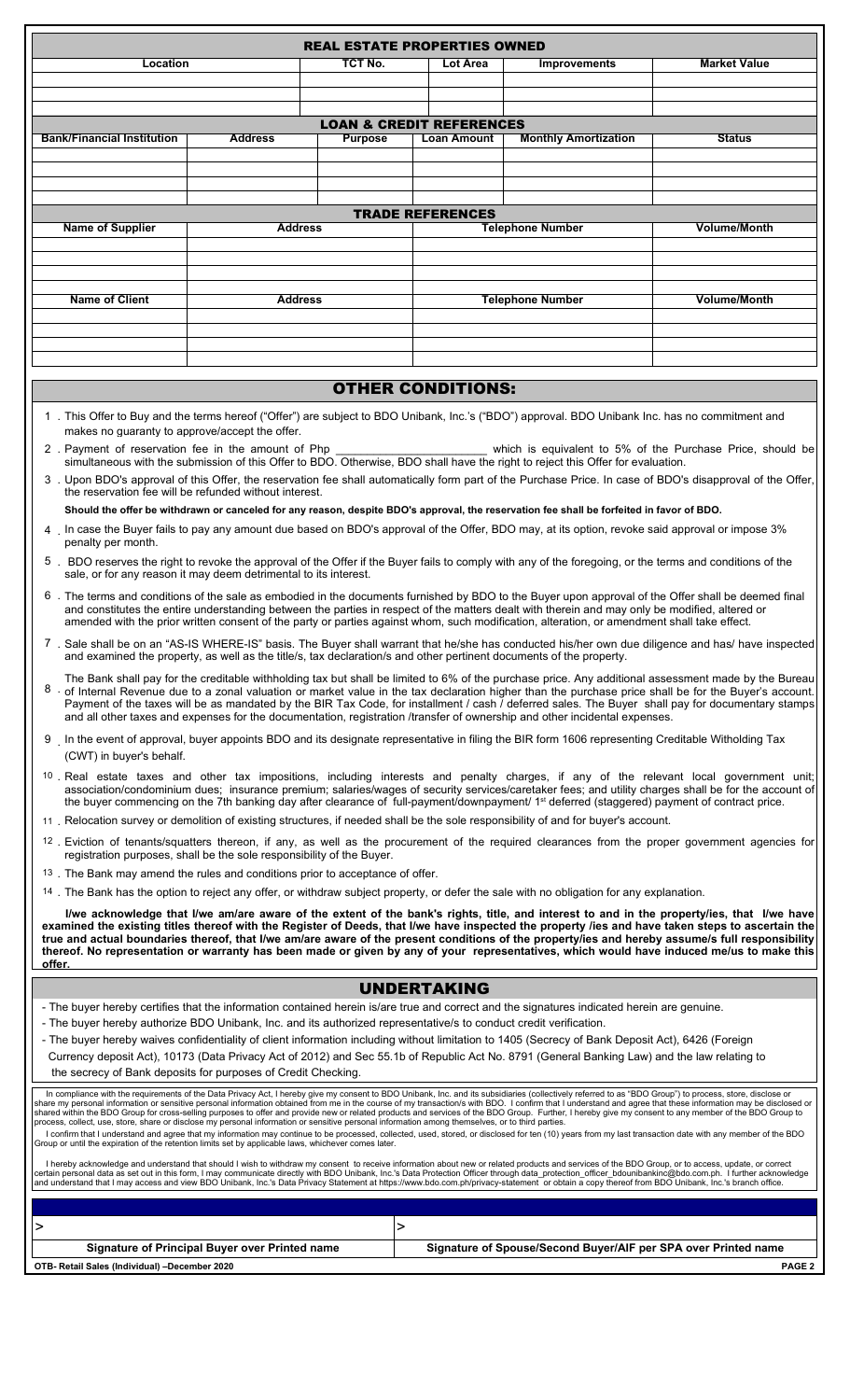| <b>KYC Questionnaire:</b>                                                                  |                                                                                                    |                                                                                                                        |                                                                                                                                                                                           |  |  |
|--------------------------------------------------------------------------------------------|----------------------------------------------------------------------------------------------------|------------------------------------------------------------------------------------------------------------------------|-------------------------------------------------------------------------------------------------------------------------------------------------------------------------------------------|--|--|
| 1. I came to know about the property through:                                              |                                                                                                    |                                                                                                                        |                                                                                                                                                                                           |  |  |
| <b>BDO</b> Website                                                                         |                                                                                                    |                                                                                                                        |                                                                                                                                                                                           |  |  |
| Online Partners (Lamudi, Per Square, Dotproperty.ph)                                       |                                                                                                    |                                                                                                                        |                                                                                                                                                                                           |  |  |
| Newsprint, Poster, For Sale sign at the site                                               |                                                                                                    |                                                                                                                        |                                                                                                                                                                                           |  |  |
| Social Media (Facebook)<br>Referred by Agent                                               | Mendoza, Diosdado Almazan                                                                          |                                                                                                                        |                                                                                                                                                                                           |  |  |
|                                                                                            | (Name of Agent/Referror)                                                                           |                                                                                                                        |                                                                                                                                                                                           |  |  |
| Referred by Branch                                                                         |                                                                                                    |                                                                                                                        |                                                                                                                                                                                           |  |  |
| Referred by BDO Employee                                                                   | (Branch Name)                                                                                      | By:                                                                                                                    | (Name of Branch Employee)                                                                                                                                                                 |  |  |
|                                                                                            | (Name of Employee)                                                                                 |                                                                                                                        | <b>Contact Number</b>                                                                                                                                                                     |  |  |
| 2. Purpose of Purchase:                                                                    |                                                                                                    |                                                                                                                        |                                                                                                                                                                                           |  |  |
| 3. Source of fund for this Purchase:                                                       |                                                                                                    |                                                                                                                        |                                                                                                                                                                                           |  |  |
| 4. First Time buyer with BDO?                                                              | No<br>Yes                                                                                          |                                                                                                                        |                                                                                                                                                                                           |  |  |
| 5. Are you related to a BDO Employee?                                                      | Yes<br>No                                                                                          | If NO, please give details of previous property Puchased:                                                              |                                                                                                                                                                                           |  |  |
|                                                                                            | If YES, Name of BDO Employee/Position                                                              |                                                                                                                        | <b>BDO Branch/Department</b><br>Relationship                                                                                                                                              |  |  |
| 6. Is the Buyer, including immediate family<br>members (spouse, parents, siblings,         | Yes<br>No                                                                                          |                                                                                                                        |                                                                                                                                                                                           |  |  |
| children, and spouse's parents or siblings)<br>holding position in the Government, elected |                                                                                                    | If YES, Name of Immediate Family Member and Position                                                                   | <b>Government Agency</b><br>Relationship                                                                                                                                                  |  |  |
| or not?                                                                                    | No If YES, Check Type<br>Yes                                                                       |                                                                                                                        | Money Changer (MC)                                                                                                                                                                        |  |  |
| 7. Is Buyer engaged with Money Service<br><b>Business (MSB)?</b>                           |                                                                                                    | Foreign Exchange Dealer (FXD)                                                                                          | Remittance Agent (RA)                                                                                                                                                                     |  |  |
| 8. US Person?                                                                              | Yes<br>No                                                                                          |                                                                                                                        |                                                                                                                                                                                           |  |  |
|                                                                                            | <b>REQUIREMENTS/DOCUMENTS CHECKLIST</b>                                                            |                                                                                                                        |                                                                                                                                                                                           |  |  |
|                                                                                            | I hereby agree to submit the following applicable documents in order to process this offer to buy. |                                                                                                                        |                                                                                                                                                                                           |  |  |
| <b>INITIAL REQUIREMENTS:</b>                                                               |                                                                                                    |                                                                                                                        |                                                                                                                                                                                           |  |  |
| Fully-Accomplished Offer to Buy (OTB) form (This form)                                     |                                                                                                    |                                                                                                                        |                                                                                                                                                                                           |  |  |
|                                                                                            |                                                                                                    |                                                                                                                        | Two (2) clear copies of Government Issued Ids (Passport, PRC, SSS/GSIS, Voter's ID, Unified M-P, Driver's License) with picture and signature (with 3 specimen signatures)                |  |  |
|                                                                                            | Check (Personal or Manager's Check) amounting to 5% of the Offered price as Reservation Fee        |                                                                                                                        |                                                                                                                                                                                           |  |  |
| Authority to Offer and Register/ATOR (if with referror)                                    |                                                                                                    |                                                                                                                        |                                                                                                                                                                                           |  |  |
| OTHER REQUIRED DOCUMENTS:                                                                  |                                                                                                    |                                                                                                                        |                                                                                                                                                                                           |  |  |
| <b>Principal Buyer</b>                                                                     | Submitted Valid Ids:                                                                               |                                                                                                                        |                                                                                                                                                                                           |  |  |
| <b>Spouse</b>                                                                              | Submitted Valid Ids:                                                                               |                                                                                                                        |                                                                                                                                                                                           |  |  |
| Atty-in-Fact                                                                               | Submitted Valid Ids:                                                                               | <u> 1989 - Johann Stein, mars an de France en France en 1989 - France en 1989 - France en 1989 - France en 1989 - </u> |                                                                                                                                                                                           |  |  |
| 2 <sup>nd</sup> Buyer                                                                      | Submitted Valid Ids:                                                                               |                                                                                                                        |                                                                                                                                                                                           |  |  |
| <b>Proof/Source of Income</b>                                                              |                                                                                                    | Additional documents (as may be required)                                                                              |                                                                                                                                                                                           |  |  |
| Bank Statement/ Passbook                                                                   |                                                                                                    |                                                                                                                        | Special Power of Attorney, (with specific property details e.g. TCT number and location of<br>property) duly authenticated/ notarized and should be Consularized if buyer is abroad. -All |  |  |
| Payslip                                                                                    |                                                                                                    | pages must be signed                                                                                                   |                                                                                                                                                                                           |  |  |
| Employment Certificate w/ compensation                                                     |                                                                                                    | CENOMAR (If Single)                                                                                                    |                                                                                                                                                                                           |  |  |
| Contract with Compensation                                                                 |                                                                                                    | <b>Birth Certificate</b>                                                                                               |                                                                                                                                                                                           |  |  |
| Latest Income Tax Return (ITR)<br><b>Financial Statement</b>                               |                                                                                                    | Marriage contract<br>Death Certificate of Spouse (If widow/er)                                                         |                                                                                                                                                                                           |  |  |
| Proof of Remittance                                                                        |                                                                                                    | Court Order - Legal Separation (if separated)                                                                          |                                                                                                                                                                                           |  |  |
| DTI Registration/Business Permit (If with Business)                                        |                                                                                                    |                                                                                                                        | Alien Certificate of Registration & Passport, if foreigner                                                                                                                                |  |  |
| Other Documents, as possible:                                                              |                                                                                                    |                                                                                                                        |                                                                                                                                                                                           |  |  |
| <b>Dual Citizenship</b>                                                                    |                                                                                                    |                                                                                                                        |                                                                                                                                                                                           |  |  |
| Current and valid passport                                                                 |                                                                                                    |                                                                                                                        |                                                                                                                                                                                           |  |  |
| Birth Certificate (issued by Civil Registrar or NSO)                                       |                                                                                                    |                                                                                                                        |                                                                                                                                                                                           |  |  |
| Philippine Passport<br>Oath of Allegiance with Order of Approval by DFA                    |                                                                                                    |                                                                                                                        |                                                                                                                                                                                           |  |  |
|                                                                                            |                                                                                                    |                                                                                                                        |                                                                                                                                                                                           |  |  |
| Natural-born citizen<br>Current and valid passport                                         |                                                                                                    |                                                                                                                        |                                                                                                                                                                                           |  |  |
| Birth Certificate (issued by Civil Registrar or NSO)                                       |                                                                                                    |                                                                                                                        |                                                                                                                                                                                           |  |  |
| BP 185 Affidavit with Undertaking                                                          |                                                                                                    |                                                                                                                        |                                                                                                                                                                                           |  |  |
| <b>SOLE PROPRIETORSHIP</b>                                                                 |                                                                                                    |                                                                                                                        |                                                                                                                                                                                           |  |  |
| Docs required for individual buyers<br>Valid DTI registration                              |                                                                                                    |                                                                                                                        |                                                                                                                                                                                           |  |  |
|                                                                                            |                                                                                                    | <b>SIGNATURES of BUYER/S</b>                                                                                           |                                                                                                                                                                                           |  |  |
|                                                                                            |                                                                                                    |                                                                                                                        |                                                                                                                                                                                           |  |  |
| >                                                                                          |                                                                                                    | >                                                                                                                      |                                                                                                                                                                                           |  |  |
|                                                                                            | Signature of Principal Buyer over Printed name                                                     |                                                                                                                        | Signature of Spouse/Second Buyer/AIF per SPA over Printed name                                                                                                                            |  |  |
| PAGE 3<br>OTB- Retail Sales (Individual) -January 2020                                     |                                                                                                    |                                                                                                                        |                                                                                                                                                                                           |  |  |
|                                                                                            |                                                                                                    |                                                                                                                        | For concerns, please contact your Property Management Unit (PMU) Sales Representative or the BDO Customer Contact Center at (02) 8631-8000.                                               |  |  |
|                                                                                            |                                                                                                    |                                                                                                                        | To learn more about BDO Customer Assistance Mechanism, please visit: www.bdo.com.ph/consumer-assistance.                                                                                  |  |  |

**OTB- Retail Sales (Individual) – December 2020**